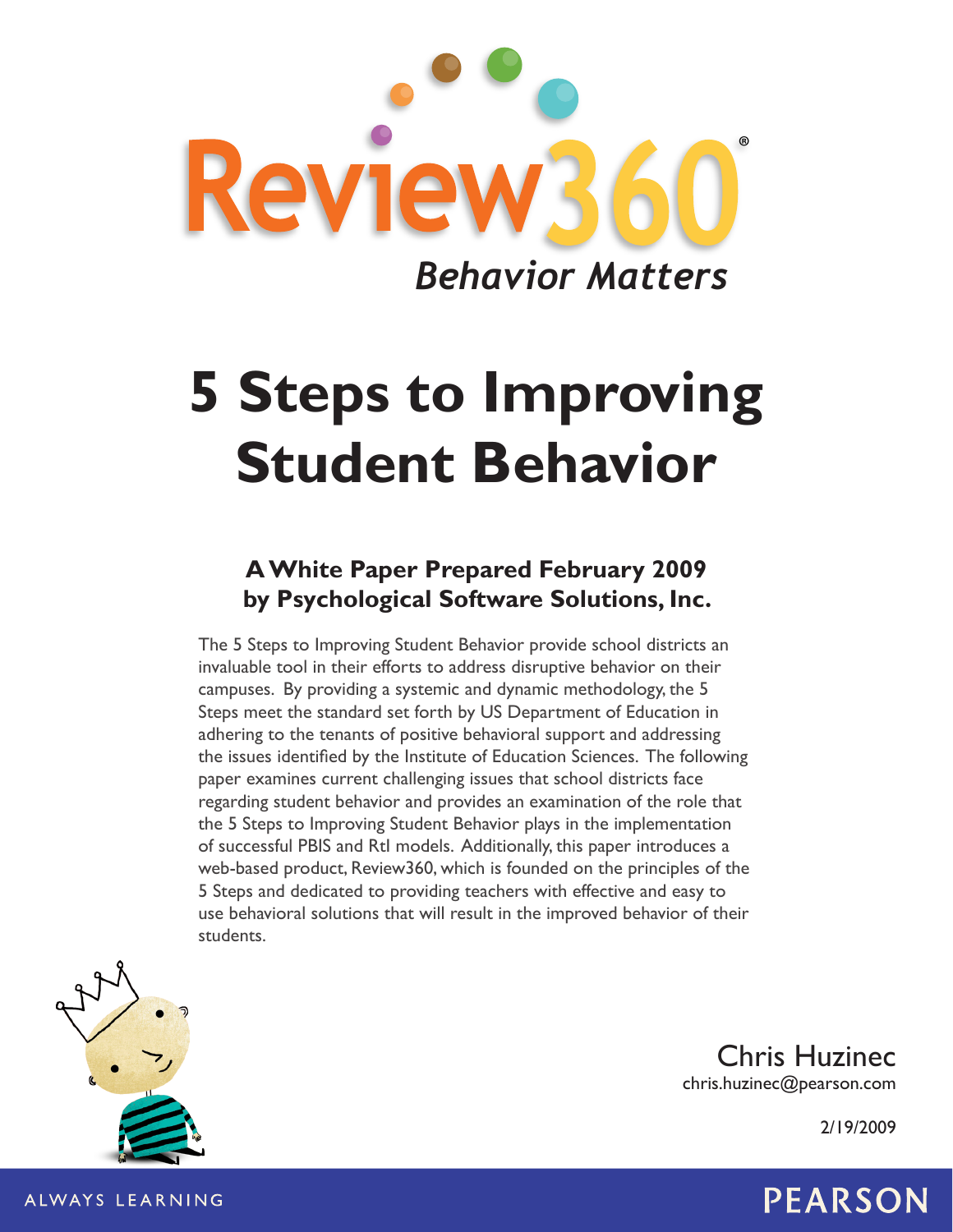# **Table of Contents**

| Н.  |                                                                                   |     |
|-----|-----------------------------------------------------------------------------------|-----|
|     |                                                                                   |     |
|     |                                                                                   |     |
|     |                                                                                   |     |
|     |                                                                                   |     |
|     |                                                                                   |     |
| Ш.  | Behavioral Support Practices In Public Schools__________________________________3 |     |
|     |                                                                                   |     |
|     |                                                                                   |     |
|     |                                                                                   |     |
| IV. | 5 Steps to Improving Student Behavior In Practice________________________________ |     |
| V.  | <b>Conclusions Conclusions</b>                                                    | l N |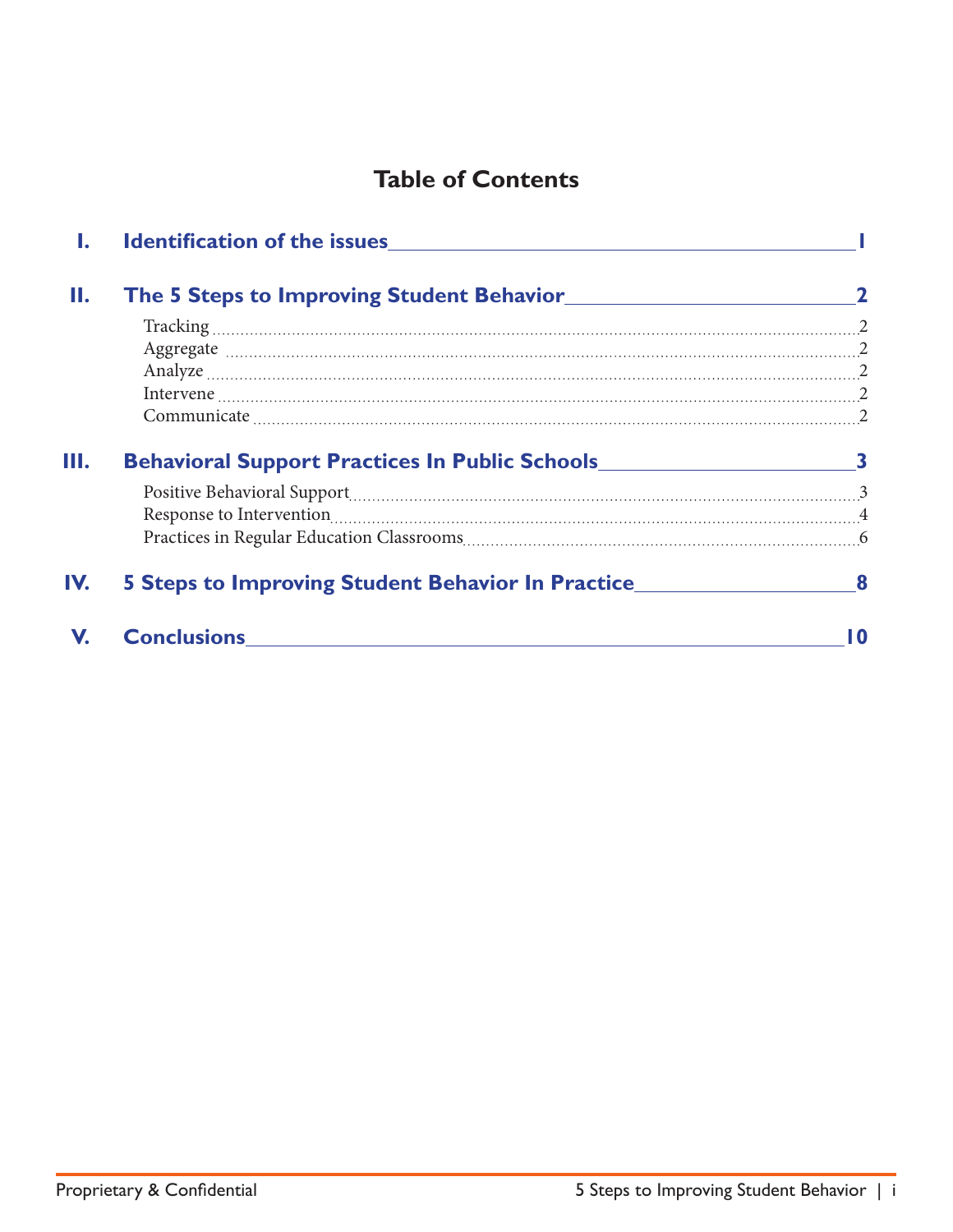## **I. Identification of the issues**

One of the greatest challenges facing school districts is how to positively support teachers in the process of improving student behavior. According to the U. S. Department of Education, approximately one third of students have psychosocial problems that act as a barrier to their benefiting fully from instruction, resulting poor academic progress. Additionally, teachers are inefficiently forced to expend time and resources on these issues which take away from classroom effectiveness and the academic instruction of all students.

Similarly, educating students with low incidence disabilities, such as autism, severe emotional and behavioral disorders, MR, and MI pose a demanding challenge. These students represent a very low percentage of district's enrollment, yet require a great deal of district resources. Example challenges include but are not limited to procedural hearings, litigation, and managing a variety of dangerous and risky behaviors. Additionally, teachers who instruct these most challenging students must be appropriately trained and focused. Contributing to the high turnover and stress of these teachers are the enormous administrative procedures and paperwork required to implement appropriate programs for these students. Thus, highly qualified teachers specialized in low incidence populations are 'burning-out' at a rate far greater than any other teacher segment.

In recognition of the importance of these challenges, the Department of Education and the federal government have produced mandates and guides that address behavioral issues. In 1997 and in its reauthorization in 2004, the Individuals with Disabilities Education Act Amendments (IDEA) required that school districts implement effective strategies for addressing inappropriate behavior of students with disabilities in schools. In 1998, the U.S. Department of Education in response to the need to reduce disruptive behavior in schools for all students, released "Early Warning, Timely Response: A Guide to Safe Schools". Recently, September 2008, the Institute of Education Sciences (IES) released a practice guide, "Reducing Behavior Problems in the Elementary School Classroom" that provides recommendations on how to help general education teachers reduce the frequency of behavior problems often encountered in public

schools. Additionally, the No Child Left Behind Act (NCLB), requires that all students, including those with special needs, receive instruction from highly qualified teachers and that these students progress academically as assessed by each states measure of adequate yearly progress (AYP).

Over the past decade there has been an increased focus on addressing behavioral problems in our public schools and their classrooms. The increased scrutiny into this issue is accompanied with burdening mandates that tax the already anemic public school system. The federal government dictates that schools try to fix the problem behavior in regular education setting before making a referral to special education. Accompanied by the movement to add to the inclusion opportunities of students with disabilities, it is becoming apparent that behavioral support is required in all the classrooms within a school. Schools are expected to expand accountability beyond the scope of academics, incorporate assessment information in intervention development, use relevant and accurate information in the decision-making process, engage in regular and comprehensive screening for at-risk, special needs, and regular education students, provide expanded support for students that are not effectively served by the regular curricula, and increase the congruence between the actual classroom practices and intervention models. There have been many different methods that have been employed to counter these issues. Two of the more successful evidence-based methods are Positive Behavioral Support programs and Response to Intervention models.

Through a review of the educational research literature addressing programs that are designed to reduce student behavior problems, a commonality of phases emerge which provide the foundation for approaching this challenge. After examining the major components and processes of evidence-based programs in this area of instruction, five simple and straightforward steps emerge that are required to effectively implement an effective behavioral solution, these 5 Steps to Improving Student Behavior are Track, Aggregate, Analyze, Intervene, and Communicate. The purpose of this paper is to provide a description of the 5 steps and how they are related to some of the most universal and evidence-based practices found in our schools.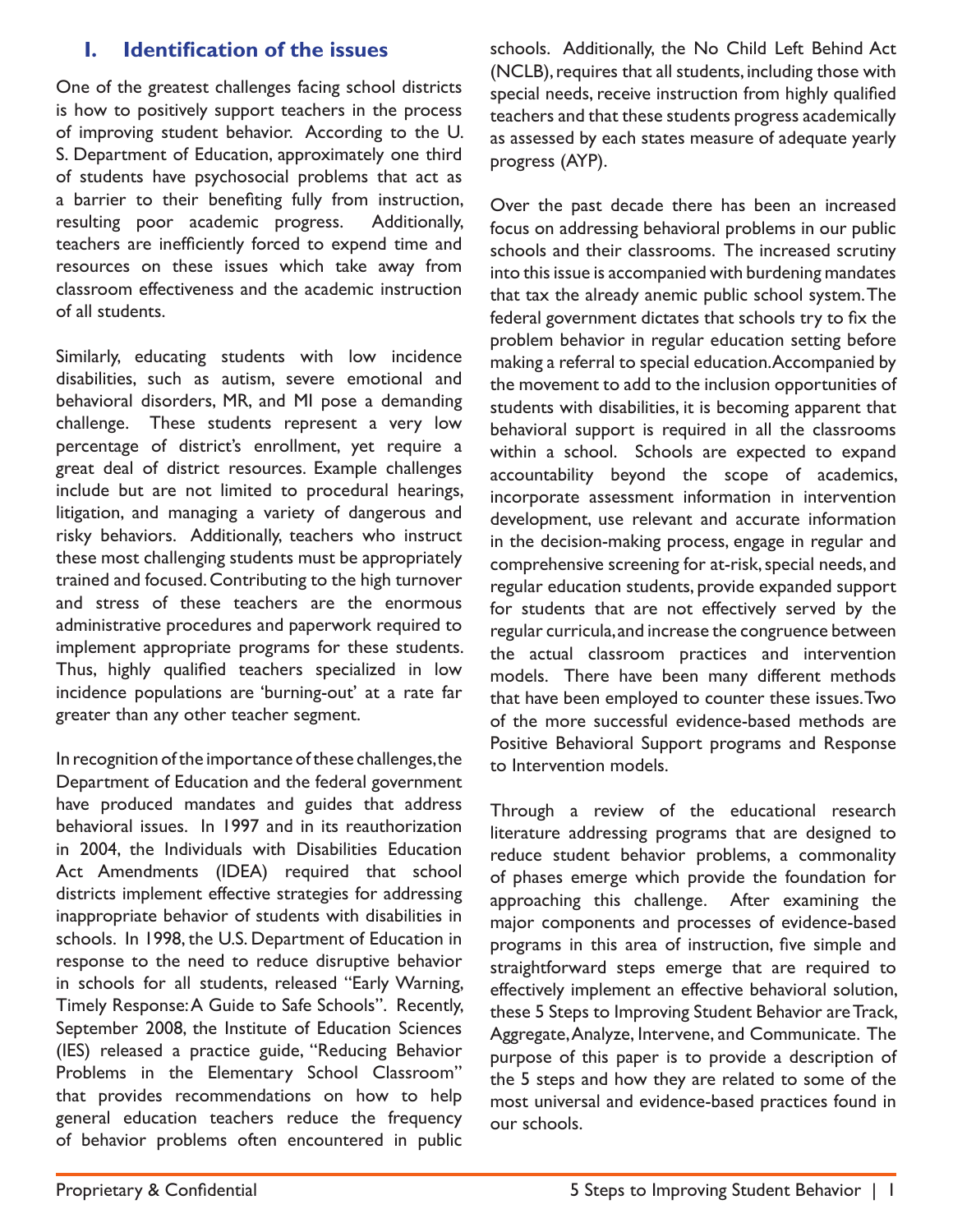# **II. The 5 Steps to Improving Student Behavior**

The 5 Steps to Improving Student Behavior formatively appear in the implementation of many of the multiple tiered programs and models that effectively improve student behavior. These 5 steps represent a continuum of action. A dynamic and continuous process that allows for a student centered approach that can adapt and change as the students behavioral needs change.

#### **Tracking**

The path to improving student behavior starts with the student and teacher in the classroom. Teachers need a consistent method to observe and identify behavior in the classroom and then a user-friendly way to record and report it. Through the collection of meaningful information teachers can determine specifics of the problem behavior and the conditions that prompt and reinforce it in the context of the classroom. Tracking behaviors, their frequency and their intensity over time, are the building blocks to a successful behavioral solution.

#### **Aggregate**

Once a classroom tracking method is established, a complete picture of a student's behavior can be constructed by aggregating the information and data into a student behavior profile. An effective behavioral management solution simplifies this step by organizing behavioral data in a centralized database. Day to day interactions and observations tracked by the teacher can be tabulated and summarized for use by teachers, administrators, and other school personnel. That makes it simple for teachers and administrators to access and review student progress, including important indicators such as occurrences of special incidents, specific behavioral objectives and rates of inclusion.

#### **Analyze**

Upon tracking and aggregating behavioral data and information, the teacher can develop a tangible profile of the student's behavior. With a realistic and evidence based picture of the issues and problems within the context of the classroom, the teacher can better understand the student and the underlying issues that lead to poor behavior. Then, the teacher can analyze the information in order to develop and comprise the positive support that can be used to help the student improve behavior.

#### **Intervene**

Through the use of data rich analyses of student behavior, the information necessary to implement a behavior solution can emerge. An invaluable behavioral

# *"There are no shortcuts to better student behavior, but there is a better path"*

solution system endows teachers with strategies that allow them to meet and address behavioral challenges and facilitate and sustain improvement in their students. This process includes meaningful interventions, appropriate behaviors, and adaptive skills that students can use to replace poor behaviors. These solutions should be aligned with school and district rules and protocols, but flexible enough to be tailored to individual student needs.

#### **Communicate**

In order to expand the synthesis from a classroom to each facet of a student's daily routine, the behavioral data and the process of promoting positive behavioral change needs to be shared. An indispensable behavioral solution system incorporates the means of communication that can aid in establishing a successful transformation of the student's behaviors in all classes, at school in general, and at home. It supplies the means of cooperation that allow the student, teachers, counselors, administrators, and parents to be on the same page in the progression of behavioral solutions.

The 5 steps to Improving Student Behavior are essential and embody a natural progression of the processes necessary to effectively identify and response to behavior problems in the classroom. These steps represent a continuous process that remains flexible in order to facilitate student improvement and changes in the situations and issues. As information is gathered and communicated and feedback is forthcoming from the students, teachers, administrators, and parents, the positive behavioral solutions can be revised and evolve in order to reflect the progression of the individual student.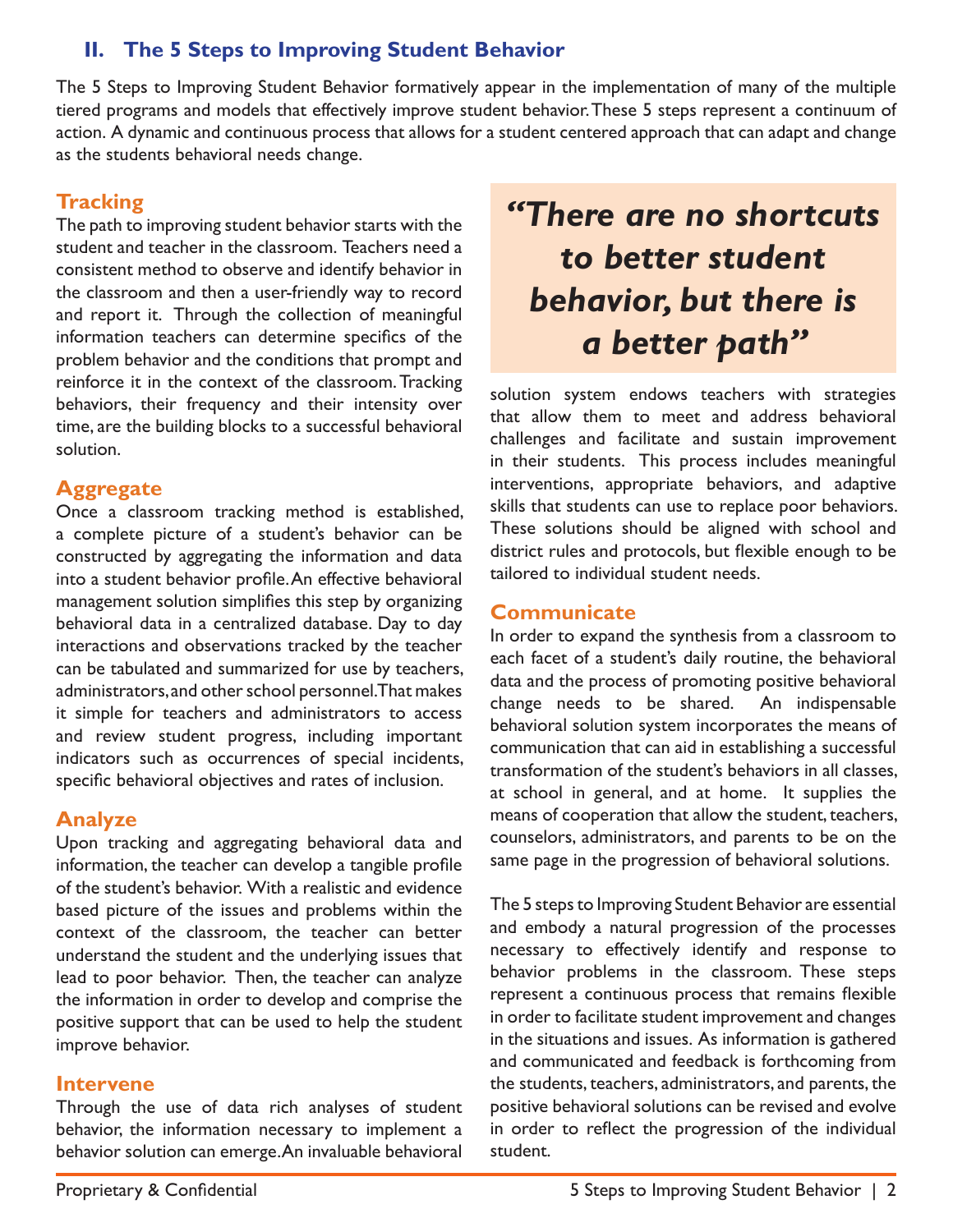### **III. Relationship to Main Behavioral Support Practices In Public Schools**

Recent updates to state and federal educational guidelines are changing the way schools are expected to support students with problem behaviors. In particular, schools are encouraged to move away from traditional exclusionary practices that take the student out of the classroom context and away from the core instructional delivery of academic curriculum.

Two evidenced-based practices in public education that represent this movement and are considered advantageous to the process of improving student behavior at the classroom and campus levels are Positive Behavioral Support (PBIS) and Response to Intervention (RtI). These models are recommended by the IDEA and have a large base of research to support their implementation. Additionally, as educators are encouraged to increasingly focus on improving student behavior, the application of these programs expands to include students in regular education classrooms. This extension of practices is more than adequately represented by the Institute of Education Sciences (IES) in the practice guide Reducing Behavior Problems in the Elementary School Classroom. In this section these three educational practices are investigated and their relationship to the 5 Steps to Improving Student Behavior is examined.

#### **Positive Behavioral Support**

The IDEA requires that school districts implement effective strategies for addressing inappropriate behavior of students with disabilities in schools. As its recommended intervention, IDEA, identified Positive Behavioral Supports (PBIS). In its most basic form, PBIS is based on a problem-solving model that aims to prevent inappropriate behavior through teaching and reinforcing appropriate behaviors. PBIS involves the assessment and restructuring of environments so students with problem behaviors experience reductions in their problem behaviors and increase social, personal, and academic quality in their lives. PBIS is a student-centered approach that addresses individual; student needs through positive interaction that work to improve behavior through individualized interventions which facilitate the development of appropriate skills and behaviors. The guiding pedagogic influence at the foundation of PBIS is a movement away from punishment-based methods

toward functional skill development that emphasizes normalization and inclusion. PBIS is well established as an individual student, classroom, and school-wide program. Given its support by the IDEA, it is also the most researched and evidence based approach to addressing the behavioral needs of students with special needs. The Office of Special Education Programs (OSEP) has a technical assistance center on Positive Behavioral Interventions and Supports (PBIS) that provides support and resources. At their website, the PBIS has a document that provides an extensive literature review of PBIS programs: http://www.pbis. org/research/default.aspx

From this review the core features of PBIS can be identified: (1) the identification of specific goals, (2) collection of relevant data from multiple sources, (3) summary statements, (4) multi-dimensional intervention plans that emphasize practical strategies, and (5) a system for monitoring student progress (Sugai, Horner, Dunlap, Hieneman, Lewis, Nelson, Scott, Liaupsin, Sailor, Turnbull, Turnbull, Wickham, Reuf, & Wilcox, 2000). In reviewing the evidence-based research the congruence between PBIS programs and the 5 Steps to Improving Student Behavior becomes apparent. The following points highlight the relationship between the 5 Steps to Improving Student Behavior and PBIS:

- Through the process of tracking, aggregating, and analyzing, student information can be used within a functional assessment to guide the development of individualized behavioral objectives and goals for a student and employed in the classroom.
- The flexibility of the 5 Steps, allows for the utilization of multimodal assessment and observations in order to collect, aggregate and analyze student information and through the communication process input on student behavior can be obtained from teachers, support staff, administrators, parents, and the students themselves.
- By providing teachers with positive and flexible strategies, the 5 Steps focuses interventions on accentuating the development of positive behaviors and skills that can be individuated to the student's needs with pragmatic methods that can be aligned with overall objectives and goals for the student. The interventions from an effective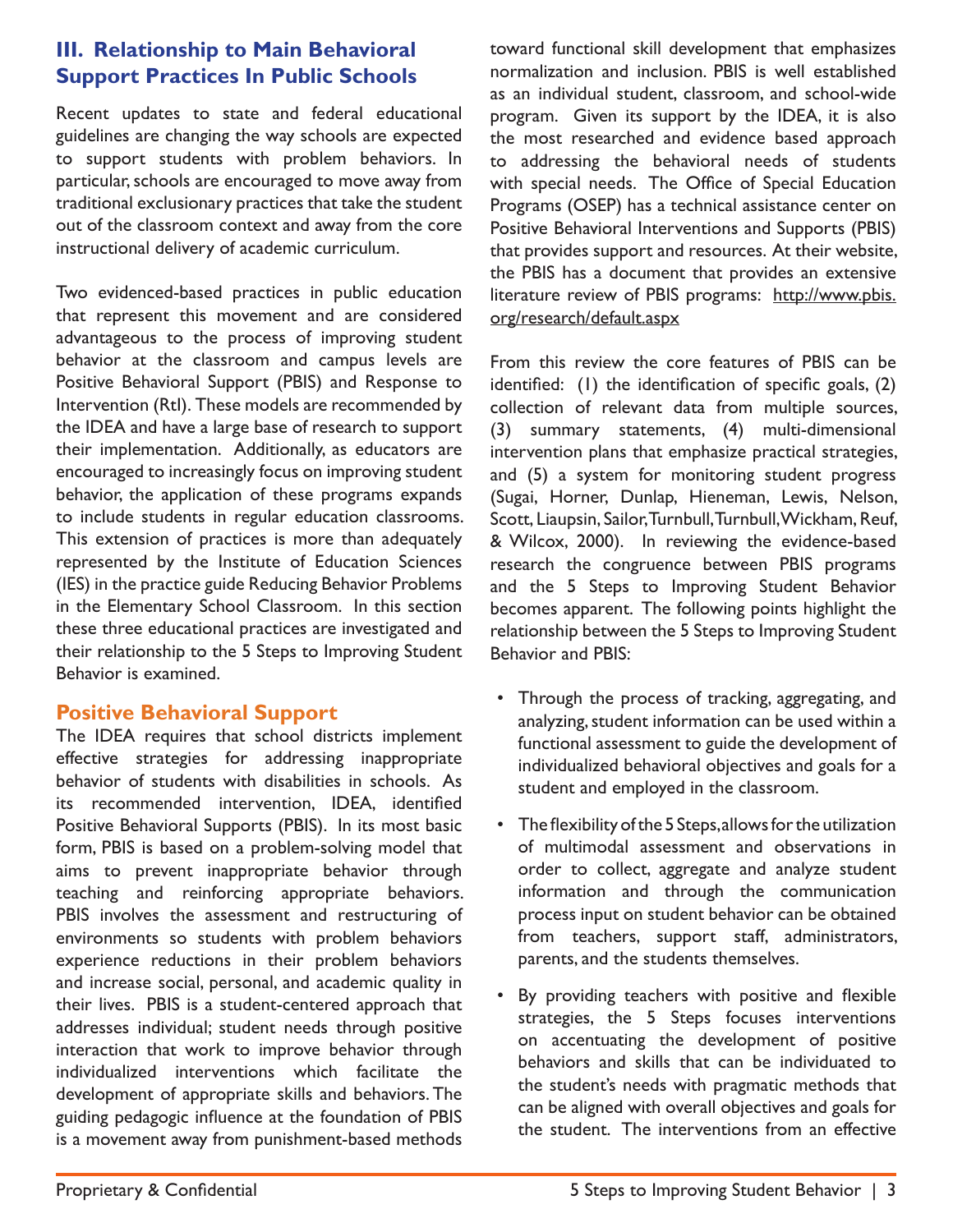behavioral solutions plan are student–centered, address the function of the problem behavior, focus on the development of appropriate skills within a more inclusionary context, and promote student self-determination and decision-making. These comprehensive interventions developed for the individual student can be implemented while incorporating classroom and school-wide expectations and rules.

The 5 Steps employed within a web based PBIS program fosters the optimal method for systematically documenting, reporting, and monitoring student progress. Through the 5 Steps to Improving Student Behavior, student progress is tracked, aggregated, analyzed and communicated to, teachers, professionals, administrators, parents, as well as the student. This continual process and the flexibility of goals, objectives and interventions within these 5 steps promotes the continuous evolution of the positive behavioral support for the student.

#### **Response to Intervention**

Through necessity and based on the success of PBIS at the individual student and the classroom level, school-wide PBIS models have been developed and implemented (SWPBIS). Many of these programs rely on an established general problem-solving rubric previously used in education, Response to Intervention (RtI). RtI has been identified through IDEA as a method of improving teaching and learning environments so that they are effective, efficient, relevant and durable for all students, families, and educators (Sugai, 2007). In reviewing the literature on RtI, six defining characteristics can be identified (Brown-Chidsey & Steege, 2005; Christ, Burns, & Ysseldyke, 2005; Fuchs & Deshler, 2007; Fuchs & Fuchs, 2007; Fuchs, Mock, Morgan, & Young, 2003; Gresham, 2005; Gresham et al., 2005; Kame'enui, 2007; National Association of State Directors of Special Education, 2006; Severson, Walker, Hope-Doolittle, Kratochwill, & Gresham, 2007): Universal screening; data-based decision making and problem solving; Continuous progress monitoring; Student performance; evidence-based interventions; and Implementation fidelity. These steps comprise a school-wide process that combines evidence-based instructional practices with a multi-tiered system of support for at-risk students that need extra assistance in the classroom and school. The most predominant

RtI models found in public education utilize a 3 tiered process (while some models employee more than 3 tiers). In its most commonly used format, this multitiered system is designed to provide basic positive behavioral support to all students in tier 1. For the 15% of behavioral at-risk students typically found at schools, tier 2 is used to provide specialized group support. For the students deemed high risk (characteristically about 5% of a schools population), tier 3 implements specialized individualized additional support.

**Tier 1:** A school-wide approach to improving the behavior of all students requires a curriculum that focuses attention on set of student social skills that meet the behavioral expectations and standards set by the campus. This behavioral curriculum that comprises Tier 1 in an RtI model includes a specific set of guidelines and procedures as well as the method need to facilitate the development of appropriate positive behaviors and improve the behavior of all students. As part of the Tier 1 process classroom level data is collected and reviewed in order to ensure program fidelity and allow for proactive screening of students in order to identify students that are at-risk and would benefit from interventions at Tier 2 and 3.

**Tier 2:** Students identified as at-risk within the Tier 1 process are referred to the campus RtI team and further assessed to determine their specific behavioral needs. Students placed in Tier 2 are provided with small group interventions that focus on the particular problem areas of behavior. Students benefit from working with educators who are aware of their specific needs and with other students that have similar issues. These interventions are evidence-based, easy to administer and require limited time and staff involvement. These inventions include focuses students on school-wide expectations, group counseling, pull-out interventions like behavioral instruction classes, social skills groups, and mentoring programs. RtI Tier 2 programs require effective monitoring of student progress and program fidelity.

**Tier 3:** Within the individual functional assessment process used by the RtI team for assigning students to Tier 2, students that are highly at-risk can also be identified for inclusion in Tier 3. Additionally, through the progress monitoring system in Tier 2, students that do not respond to those interventions can also be identified for inclusion in Tier 3. Specifically,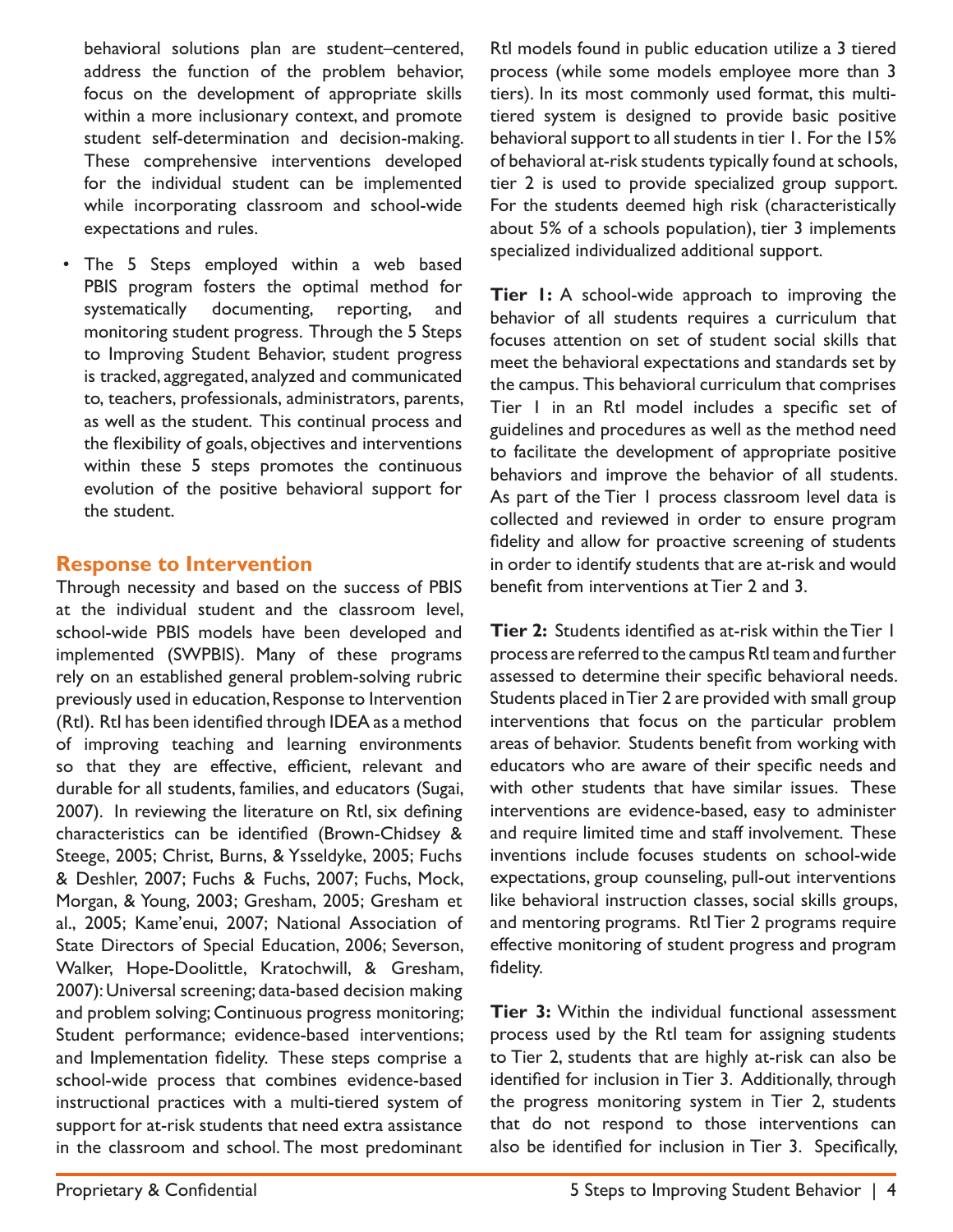students that are served in Tier 3 exhibit behavioral difficulties that are persistent, disruptive, and warrant additional time and resources. Interventions in Tier 3 require individualized plans and programs that provide more intensive support and great depth of student data collection through individual behavioral assessments. Classroom teachers have a larger role as the interventions in Tier 3 are conducted through individualized behavior plans that require studentcentered interventions and intensive monitoring. Additionally, teachers are afforded more support from the campus RtI team as effective team decisionmaking processes are applied to monitor and review intervention and student information in order to ensure a positive outcome.

In reviewing the basic foundations of an RtI model the role of the 5 Steps to Improving Student Behavior can be seen within the model's characteristics and the process necessities. These 5 steps play a prominent part in the core activities that are required for a successful RtI program. This is illustrated in the following description of the six basic characteristics of RtI models.

**Universal screening:** Functional assessments are employed to categorize students on one of three tiers: primary prevention that is preventive and proactive and used with all students; secondary prevention that is focused on at-risk students requiring extra assistance; and Tertiary prevention for those special needs students that need more specific and individualized support in order to deter failure. The 5 Steps to Improving Student Behavior include the steps necessary to successfully use a functional assessment. Used within the context of the classroom, the 5 Steps to Improving Student Behavior facilitate the assessment process through the use of tracking, aggregating, and analyzing student behavior. These steps can be employed with all students and provide student behavioral data that are required to place students in the most appropriate RtI Tier. The screening process also involves communication between teachers, administrators, other educators, the RtI team, and parents for that student behavior data can be collected from multiple sources.

**Data-based decision making and problem solving:** Within the RtI model, decisions regarding students including instructional effectiveness, student responsiveness, and interventions should be based on measurable and relevant criteria and outcomes. In order to engage in data driven decision-making and problem solving, educators need to compile and utilize a comprehensive store of information on student behavior and a resource of effective interventions for each of the behavioral areas that are included in the model. The 5 Steps to Improving Student Behavior can be used within the RtI rubric to deliver the student behavioral information through tracking and aggregating, and can be used in decision-making and problem solving through the analytical process and by facilitating educators' choices of interventions by providing research-based alternative that can easily be adapted to group and individual student needs.

**Continuous progress monitoring:** Student progress should be assessed on a frequent and regular basis to identify adequate or inadequate growth trends and support timely instructional decisions. A behavioral solution employing the 5 Steps to Improving Student Behavior is well equipped to monitor student progress. Using the methods established to observe student behavior in order to accomplish universal screening, the system can be adapted to track, aggregate, and analyze student behavior as well as report and communicate progress to all individuals that are invested in the students' education. The 5 steps can aid in the identification of those students that are responding positively to interventions and those students who are not, as well as determining across students which interventions are most effective.

**Student performance:** Priority should be given to using actual student performance on the instructional curriculum to guide decisions regarding teaching effectiveness and learning progress. Within a behavior based RtI model, student behavior should be quantified within the assessment and monitoring process. The 5 Steps to Improving Student Behavior supply the methods needed to measure student behavioral improvement and performance on the specific objectives and goals that are employed for each individual student. Student performance is typically measured by different metrics at different tiers of intervention. It is best to use more specific and detailed outcome indicators as the student receives subsequently more intensive services. This information can be incorporated with academic student performance information to track the effectiveness that behavioral intervention have on academic subjects.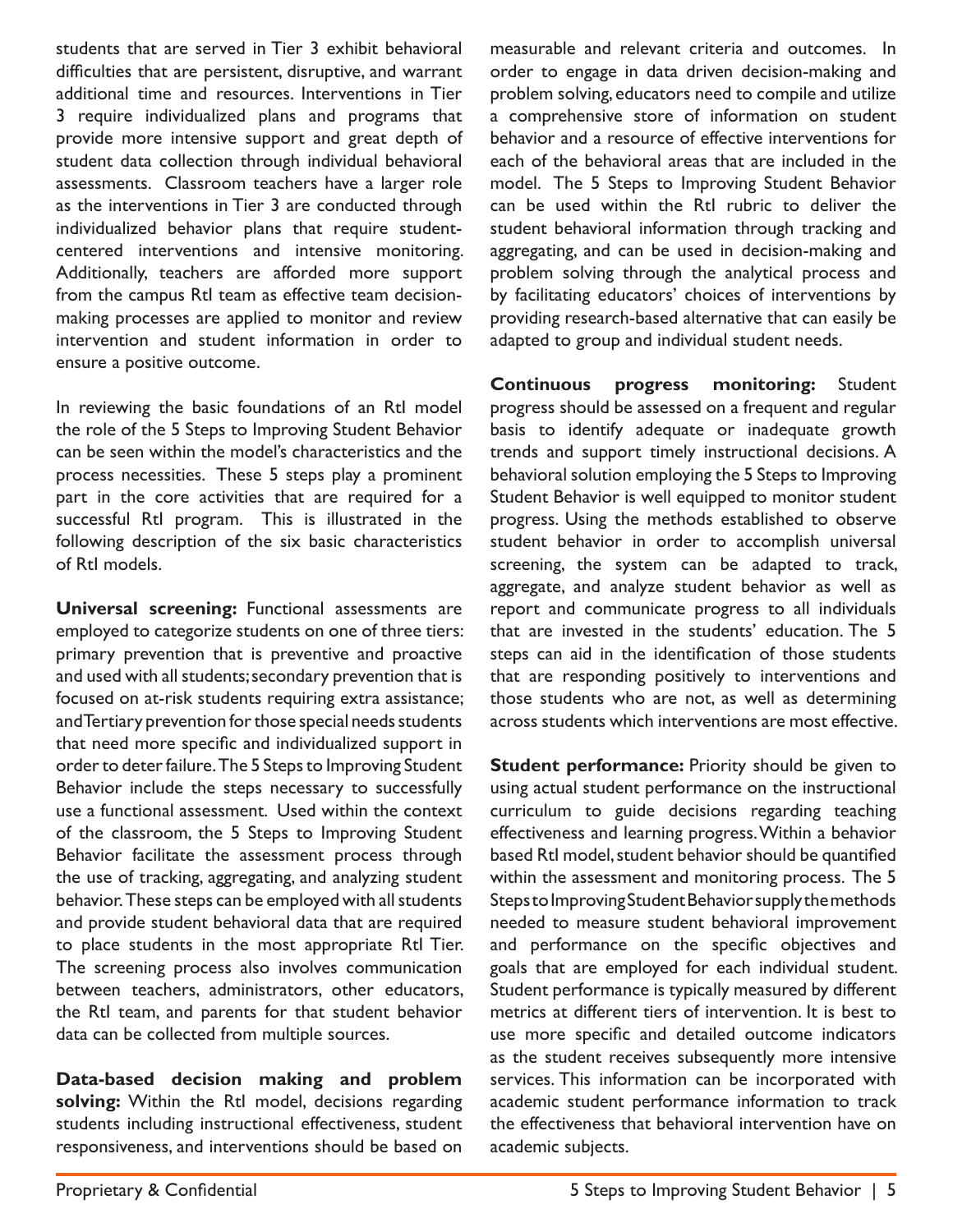**Continuum of evidence-based interventions:**  RtI behavioral models supply teachers with strategies and interventions that are integrated and link within the three Tier structure. All students are instructed in a core behavioral curriculum that incorporates schoolwide expectations and rules at the classroom and campus level. Behavior specific group interventions and strategies are added to the basic core curriculum for those students that require additional behavioral support at Tier 2. For those students that present behavioral difficulties that are persistent and disruptive and are beyond the scope of the core curriculum and group interventions, individuated, specialized, and intensive interventions and strategies are provided to meet specific behavioral needs. Intervention need to be empirically supported, outcome driven, relevant to teachers and students, effective, and sustainable. The 5 Steps to Improving Student Behavior require that an effective behavioral solution prepares teachers with practical and easy to use strategies that can be tailor to the specific needs of the students well meeting the behavior expectations of the classroom and campus. These systems also provide support and training to ensure that the interventions are appropriately employed in order to increase their effectiveness. The dynamic and flexible process embodied by the 5 Steps to Improving Student Behavior within the RtI tiered structure allows for the process to adapt as changes in students' behaviors occur. By continuously tracking, aggregating, analyzing and communicating, the most appropriate interventions for each student can be employed and the effectiveness of interventions can be monitored.

**Implementation fidelity:** Successful RtI programs provide the team-based structures and procedures needed to ensure and coordinate appropriate adoption and accurate and sustained implementation of the full continuum of intervention practices. The 5 Steps to Improving Student Behavior advocate the monitoring of interventions and teacher reliability as well as the observation of student behaviors and progress. An effective behavioral solution employing the 5 Steps will report the effectiveness of interventions at the individual student, classroom, and campus level. Ineffective interventions can then be examined to determine if the problems lie in the context or process of implementation. Teacher fidelity can also be tracked to determine which teachers are employing the 5 steps to collect, aggregate, analyze, and communicate

the information need for the continual implementation and operation of a successful RtI model. Within the RtI model extra support measures are in place to aid teachers that have strayed from the appropriate implementation practices.

#### **The Institute of Education Sciences Practices in Regular Education Classrooms**

According to No Child Left Behind (NCLB) schools are encouraged to use programs that are developed through the application of "scientifically based research". Expressly, programs should be founded on research that involves the application of rigorous, systematic, and objective procedures to obtain reliable and valid knowledge relevant to education activities and programs. As a part of the Department of Education, The Institute of Education Sciences (IES) publishes guides that bring the best practices and evidence from scientifically based research together in order to help schools address systemic challenges that cannot be addressed by a single program or intervention. According to the IES Practice Guide, Reducing Behavior Problems in the Elementary School Classroom, there are five recommendations on how to help general education teachers reduce the frequency of behavior problems often encountered in public schools.

- 1. Identify the specifics of the problem behavior and the conditions that prompt and reinforce it: Research suggests that the success of behavioral intervention relies on the identification of problem behaviors and their antecedents and consequences. This allows teachers to focus the interventions, ensuring that they are effective and efficient.
- 2. The 5 Steps to Improving Student Behavior meet this recommendation through the components of tracking, aggregating, and analyzing. Within the classroom, successful behavioral solutions use these steps to identify behavioral issues, note their frequency and magnitude, and ascertain the contextual factors that predicate the behaviors in the classroom.
- 3. Modify classroom learning environment to decrease problem behavior: Teachers can improve student behavior by matching individual student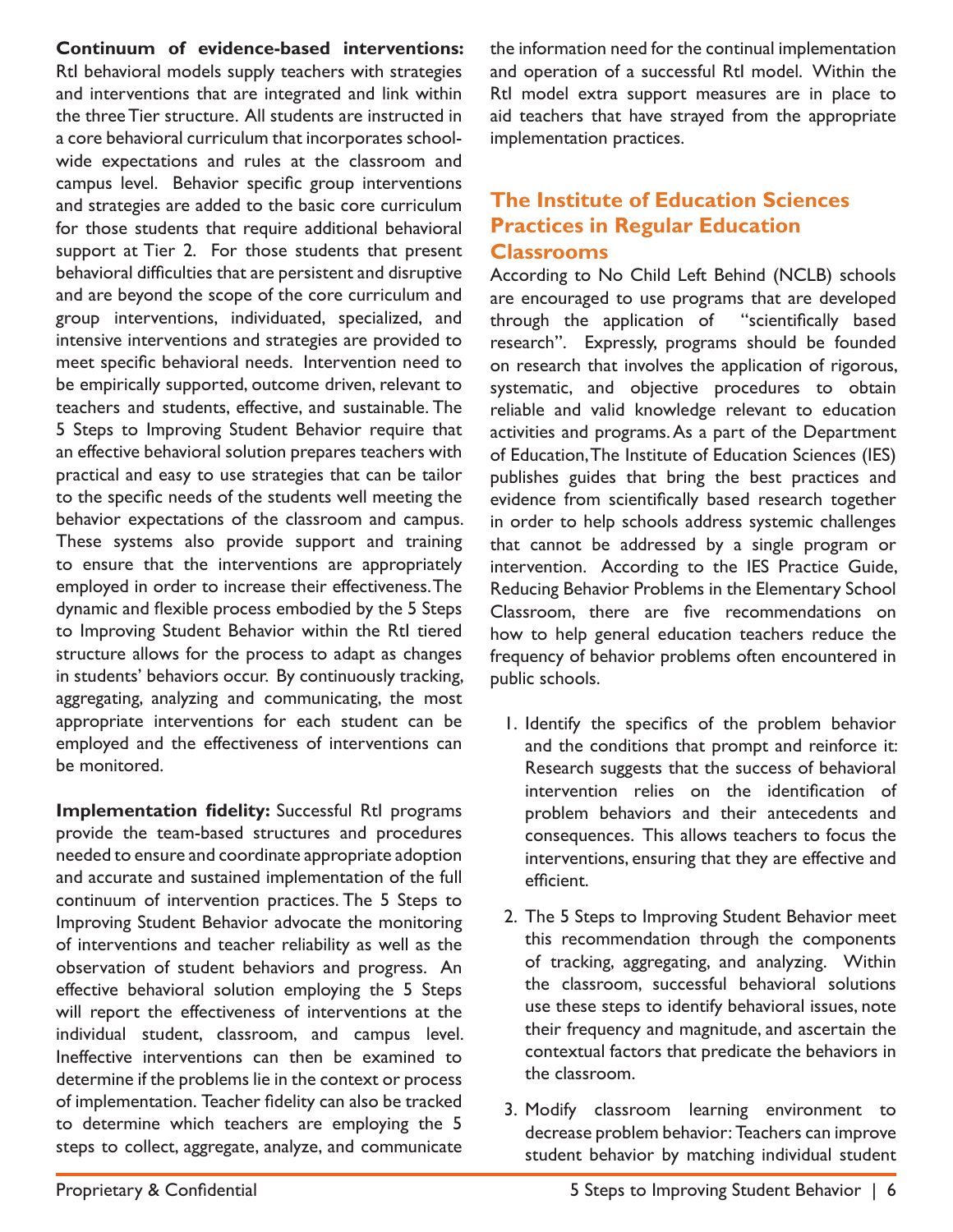interventions with classroom environment and expectations and instructional practices. Interventions designed to focus on the individual student's needs must be applied in congruence to the context of the classroom. The third step in the 5 Steps to Improving Student Behavior, Intervene, completely encompasses this recommendation. By using proven research-based interventions within the context of the classroom behavior solutions can be implemented and improved behavior achieved. The other steps are also important to determine the utility and effectiveness of the interventions and to communicate the progress they facilitate in student behavior.

- 4. Teach and reinforce new skills to increase appropriate behavior and preserve a positive classroom climate: Research suggests that most effective way to address problem behaviors is to employ interventions that include appropriate behaviors that students can use to replace poor behaviors. This recommendation is also incorporated within the intervention step of the 5 steps. Teachers can help students with behavior problems learn how, when, and where to use positive new skills; increase the opportunities that the students have to exhibit appropriate behaviors; preserve a positive classroom climate; and manage consequences to reinforce students' display of positive "replacement" behaviors and adaptive skills. The other steps are also important to determine the utility and effectiveness of the interventions and to communicate the progress they facilitate in student behavior and provide the information necessary to make adjustments in interventions when warranted.
- 5. Draw on relationships with professional colleagues and students' families for continued guidance and support: The team approach and collaboration with other educators and parents add to the support that teachers need to successful help students improve behavior. Behavior is pervasive. Implementing a comprehensive behavioral solution require the sharing of information through an effective method of communication. Information gathered through tracking and aggregation can be better analyzed by sharing this information with administrators, colleagues and parents, resulting in effective interventions than can be employed in

a varied of classrooms and the home environment and behavioral progress that is well support by a team effort.

6. Assess whether school-wide behavior problems warrant adopting school-wide strategies or programs and, if so, implement ones shown to reduce negative and foster positive interactions: Classroom teachers benefit from the support of administrators and other school personnel. School-wide behavior programs support positive behavioral improvement by employing a team approach that is aligned in regards to behavioral objectives and goals. The 5 Steps to Improving Student Behavior represent a holistic multimodal approach to behavioral solutions. The 5 steps start as a student-center approach to addressing the behavioral solution needs within the classroom. However, the methodology that is so successful for the individual student can be expanded to include a classroom level and schoolwide planning and implementation. Through the process of communication, the other steps can be linked and school-wide plans, rules, objectives and goals can be integrated to the classroom and student levels.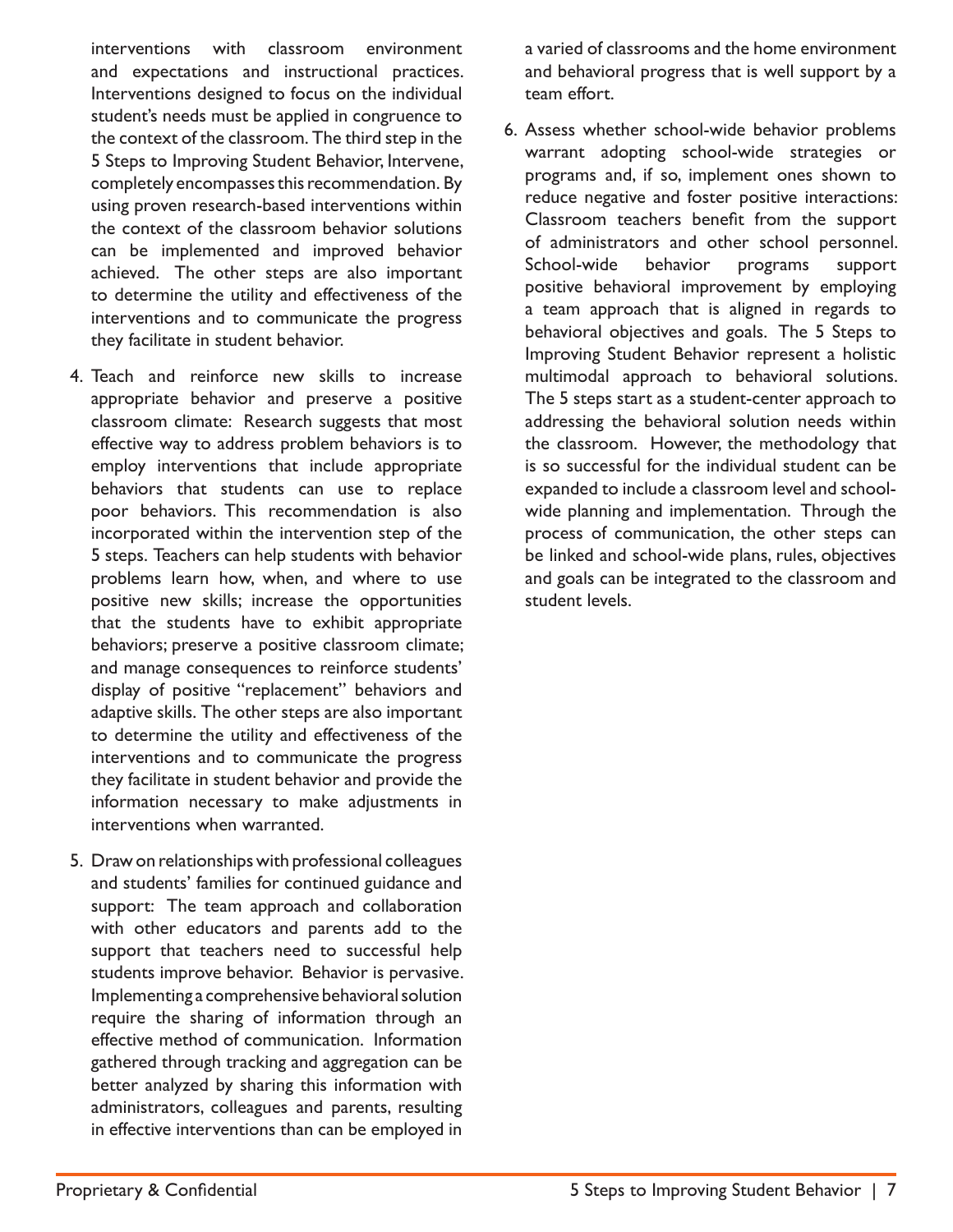#### **IV. 5 Steps to Improving Student Behavior In Practice**

The programmatic approaches of PBIS and RtI as well as the recommendations from that IES practice guide are comprehensive enough to be used within a school-wide approach and flexible enough to address the varying needs of a diverse student population. However, these methods also have to address the pedagogic status quo that has been used to address behavioral problems in our schools. Traditionally, approaches to assisting students with behavioral issues included parent conferences, observations, a minimum number of general interventions, a review of educational and social records, and a psychological evaluation. This process has primarily focused on providing teachers with broad interventions that have focused on eliminating or reducing specific problem behaviors through punishment and/or coercion. While these reactive approaches can reduce the occurrence of problem behaviors in the short term, they do not facilitate overall behavioral growth in the students through the development of appropriate alternative behaviors. Additionally, the philosophy of meeting the behavioral needs of students has typically been intervention driven; supplying teachers with instructional curricula and support that are meant to attend to problems singularly. So, while many school districts have some type of traditional behavioral management system that collects student data and provides interventions, it is also true that most districts struggle to systematically collect student data, analyze behaviors, effectively monitor student progress, and communicate these results.

The foundation of the 5 Steps to Improving Student Behavior as well as the programs that illustrate their utility (PBIS, RtI), is to provide teachers with a complete behavioral solutions infrastructure. Intervention is the 4th step in the continuous process of the 5 Steps to Improving Student Behavior. This acknowledges the necessity of providing teachers a system that delivers a framework of information and analysis from which interventions can be employed, evaluated and revised as well as methods to directly communicate results to all parties involved or interested in the students' education including parents. The interventions have a functional role within an overall behavioral solutions model that is dynamic, allowing for flexibility and individuation without losing their connection to the

objectives and expectations that are required of all students at a campus and/or within a classroom.

The typical convention within education has been to employ behavioral interventions with students identified within the IDEA and focus efforts on those students that present overtly observable behavioral issues or students with low incidence disabilities that provide the campuses with the greatest challenges. The categories of behaviors that are most commonly identified in these student groups as behaviors that teachers struggle most with are defiance, social problems, hyperactivity/impulsivity, inattention/ Disorganization, academic problems, and aggression. It is becoming increasingly apparent that these behaviors are not exclusive to special needs students. The effects of problem behaviors within the classroom have become more pervasive and have an increasingly negative impact on students' academic performance, while contributing to the increasing number of students dropping out of the education system all together. As identified by the IES Practice Guide, problem behaviors in the classroom go beyond specific student groups. The problem behaviors that teachers struggle with can be found in students of all groups and types.

The realization of this pervasiveness makes that need for a dynamic and systemic behavioral solution even more paramount. The Five Steps to Improving Student Behavior provides a framework that approaches these challenges vigorously and comprehensively. These steps can be applied with special populations as well as in the regular education classroom. Positively impacting a PBIS model and addressing each tier within an RtI behavioral model as well as meeting the "scientifically based research" standards as illustrated by the IES.

Psychological Software Solutions, Inc. (PSS) recognizes the critical need of school districts to counter the influx of disruptive behavior in their classrooms and meet the requirements of local, state, and federal mandates and expectations by providing comprehensive and effective behavioral solutions. PSS is a grassroots company founded by educators that are dedicated to working cooperatively with school districts to develop a better pathway to improving student behavior. PSS is the first and leading provider of web based, behavioral management software applications that incorporates the five-step process for improving student behavior to work across multiple tiers of intervention in some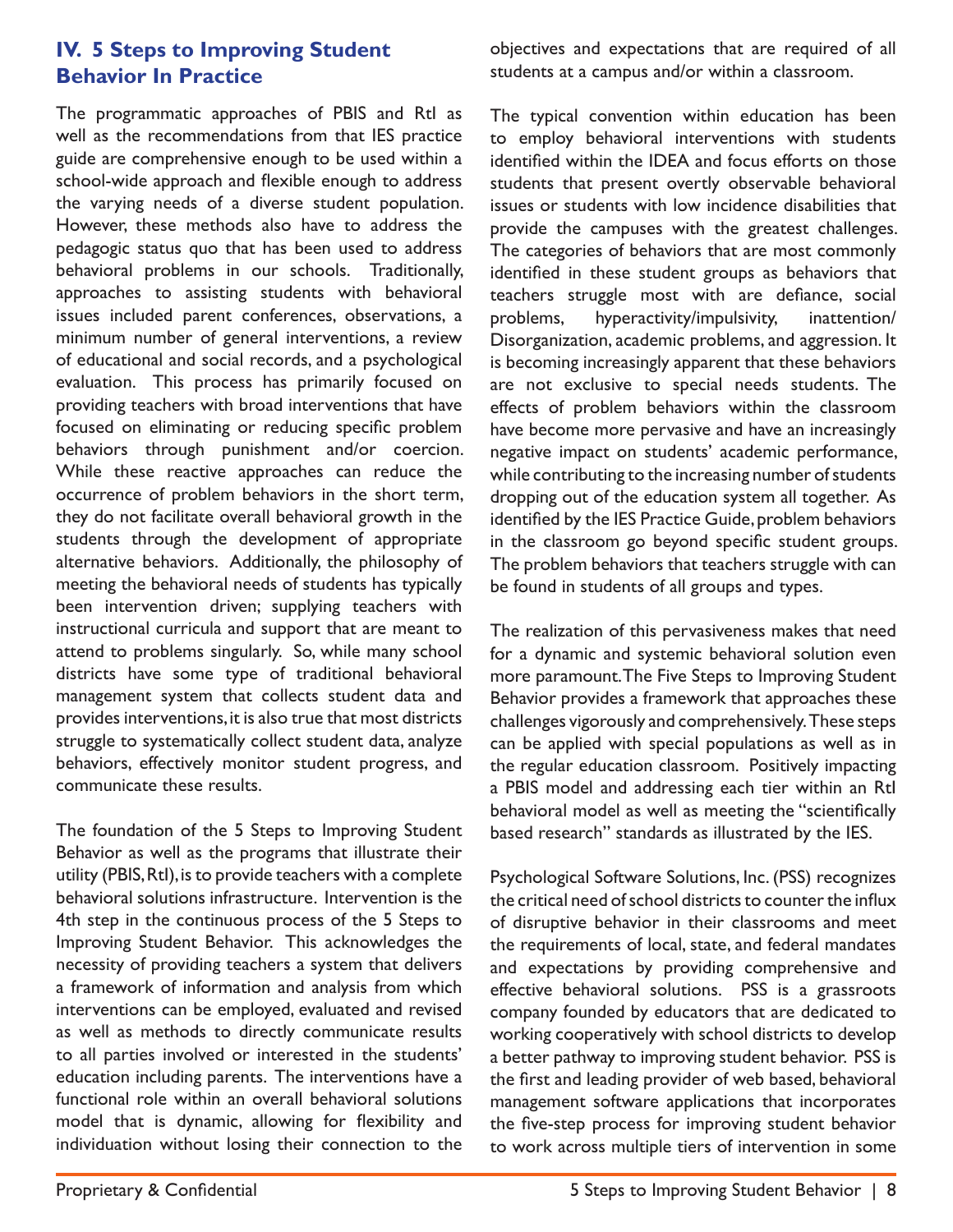of the nation's largest school districts.

Their flagship application, Review360, was built from the ground up in urban school districts to provide a unique and dynamic behavioral solution with the flexibility to include the specific behavioral systems and expectations of school districts. This application is built upon the structure outlined by the 5 Steps to Improving Student Behavior and founded on the principals identified as positive behavioral support within IDEA. It can be used within the tier system espoused by RtI models and incorporates the scientific researched-based recommendations advocated by NCLB for school and classroom base programs and by the IES for regular education classrooms.

**Step 1: Tracking–** Review360 provides a consistent web-based observational system that facilitates the daily tracking of student behavior. This behavioral solution can be adapted to individual student needs by focusing on specific targeted behaviors. Review360 helps teachers identify and describe problem behaviors and their effects on learning. Through its tracking process, Review360 helps teachers observe and record that frequency and context of problem behaviors while identifying those behaviors' prompts and reinforcers. The dynamic and flexible configuration of Review360 allows it to be coordinated with a school district's current data collection process.

**Step 2: Aggregate–** Review360 includes web-based processes that facilitate the collection of student data while compiling information at the individual and organizational level. This information is centralized and accessible by teachers and designated school administrators, professionals, and staff. This process is robust and dynamic and continuously updated as teachers track their students' behaviors.

**Step 3: Analyze–** By collecting and aggregating student behavioral information, Review360 creates a data rich web-based environment from which to apply its analytic components. Review360 allows teachers, administrators and staff to select specifics within the analysis so that particular students, behaviors, and interventions can be examined. This allows users to determine the needs of students at different levels while presenting specific behavioral trends at the student, classroom, and school-wide levels. Review360 can be used to identify the specifics of problem behaviors within the context of the classroom. Analysis helps

teachers identify areas where students are behaving poorly and determine the situations and circumstance surrounding these occurrences. Review360 helps teachers identify and describe problem behaviors and their effects on learning.

**Step 4: Intervention–** By using Review360, teachers gain access to interventions and strategies that provide positive behavioral support. Interventions designed to focus on the individual student's needs must be applied in congruence to the context of the classroom.

Review360 then provides the teacher with proven research-based interventions and appropriate behaviors that they can employ to counter problem behaviors. Through the application of Review360Teachers can help students with behavior problems learn how, when, and where to use positive new skills; increase the opportunities that the students have to exhibit appropriate behaviors; preserve a positive classroom climate; and manage consequences to reinforce students' display of positive "replacement" behaviors and adaptive skills. The new skills focus both on the individual student and the classroom as a whole so that they will become an integral part of the students' education and can be tied to common instructional practices found in the regular education classroom.

**Step 5: Communication–** Behaviors are pervasive. By understanding this fact, Review360 endeavors involve all stakeholders in a student's education via a complete system of positive behavioral support. Through its web-based design and reporting modalities, Review360 facilitates the communication of student behaviors, classroom interventions, and school processes to all stakeholders; including parents, other teachers, and school professionals and administrators, while aiding in the implementation of collaborative supports including these individuals and additional resources (i.e. behavioral support teams) in order to ensure behavioral improvement in all environments. The reporting functionality of Review360 enables teachers to easily inform parents and administrators about students' progress, while allowing them to prepare for meetings (IEP, teacher-parent, etc….) with comprehensive documentation that includes written and graphic presentations of results. It also provides a means of communicating feedback that allows for the continuous growth of each students behavioral plan, allowing for updating target behaviors and interventions when necessary.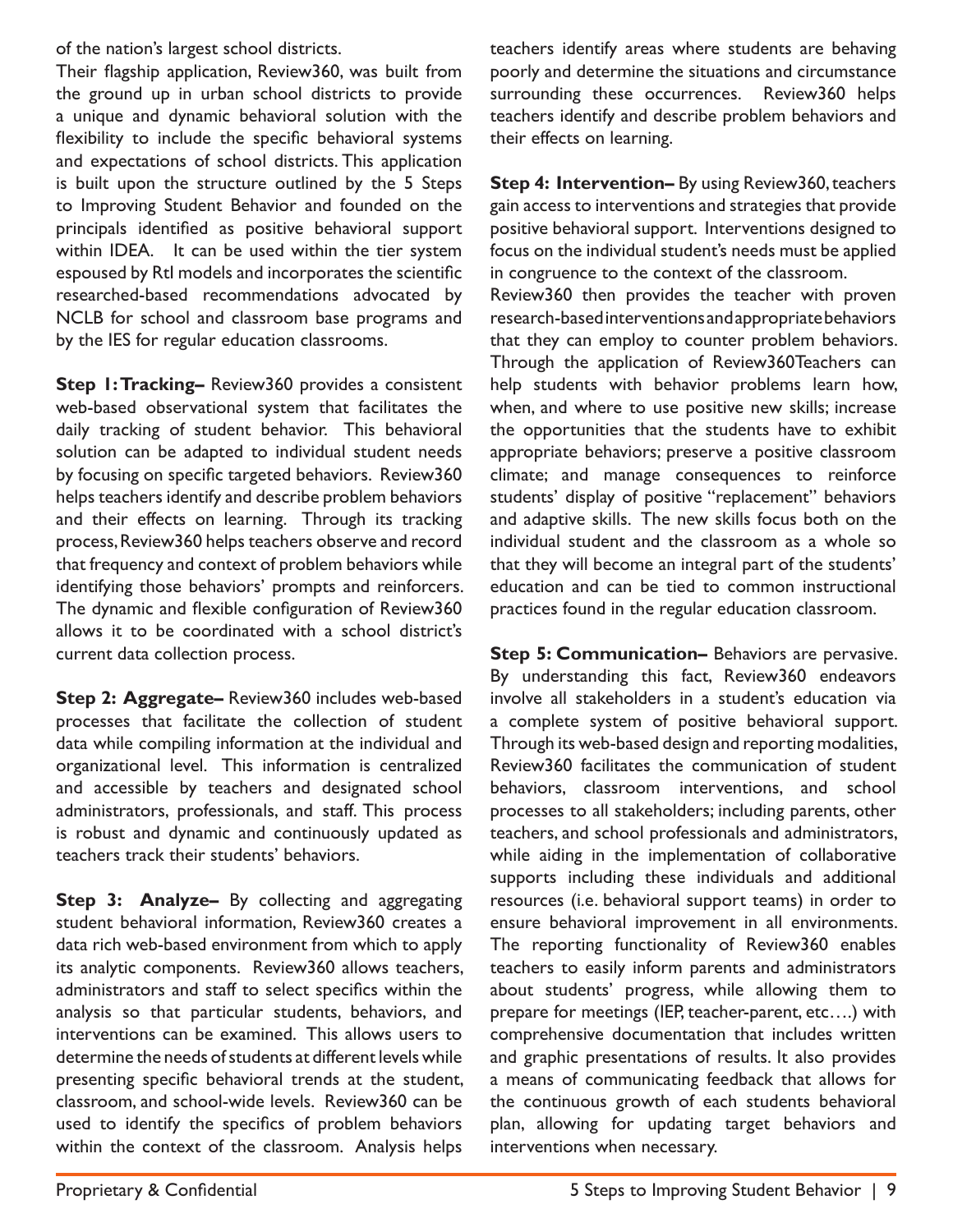## **V. Conclusions**

The issues surrounding the current necessity to increase and improve school districts' efforts to counteract poor student behavior are pervasive. Disruptive students detract from the classroom instruction, not only of the misbehaving students but of their peers as well as teachers are asked to focus their attentions on the problems at hand. As set forth in the documents from the US Department of Education, school district resources are being ever more taxed in order to provide students with a safe problem free environment in which students can learn for special populations as well as in the regular classroom. This has led to the recommendation of the implementation of positive behavioral support programs and response to intervention models in an effort to improve student behavior and refocus the attention back on curricular instruction. In reviewing these efforts as well as other guidelines to improve student behavior, the pathway in these endeavors indicates that there are 5 critical steps to improving student behavior in the classroom and schoolwide. These 5 steps: Track, aggregate, analyze, intervene, and communicate provide the foundation of a dynamic and flexible behavioral solution: Reviw360.

Review360 was developed in cooperation with school districts by highly trained and knowledgeable educators at PSS. It is currently being used by several of the largest school districts in the county. By working directly with school districts, PSS ensures that Review360 meets their specific needs while providing the powerful methodology inherent in the 5 steps. The results from Review360 have been overwhelmingly positive and have earned a stream of affirmative feedback from users:

"We decided to use the Review360® for the Behavioral Services Classes because it is research based, allows us to easily document the delivery of interventions, tracks student progress, automatically analyzes student data for the teacher, and is easy to use."

#### **Carolyn Guess Asst. Superintendent of Special Education**

"Decisions on behavior support interventions should be based on solid data. The Review360™ provides teachers an efficient way to collect and analyze useful data to make decisions about the need to design, adapt, maintain or fade interventions. In addition, the Review360™ allows special education administrators to monitor student progress to insure that teachers are given the support they need to help students make continual progress on behavioral and academic goals." **Randy Sprick**

#### **Lead Author and Consultant, Safe & Civil Schools**

"This is a must have program for all teachers. I like that the program accumulates, consolidates, and tracks a student's behavior on a continual basis. The program is easy to use and cuts back on paperwork and filing. I think that it is as easy as it gets."

> **Michael Evans Behavioral Services Teacher, HISD**

"We are in our first year of implementation for Review 360. The customer support from Psychological Software Solutions throughout the initial planning phase, training, and startup has been phenomenal. They are incredibly focused and responsive to our unique needs and they understand the empirical research behind best practices coupled with the practical experience of classrooms and schools. The easy access to information and data allows us to be more responsive to the needs of our students and our staff; which is a real asset in a large district like ours. We are really excited about the benefits and the possibilities for our entire district as we expand use of the programs."

#### **Jay Glynn, Ph.D.**

#### **Coordinator, Psychological Services & Related Services**

"It (the Review360™) has made a big improvement in my child's behavior; in fact the difference has been almost night and day... I think this program helps in that it really targets the main problem and does not offer band-aid solutions. It is also geared to assist the child in a positive manner..."

#### **Parent feedback**

"The email reports are perfect...that way I can pass them along to the therapist and to my student's father. His Father is currently in Kuwait, but he likes to hear how things are going via email."

#### **Parent feedback**